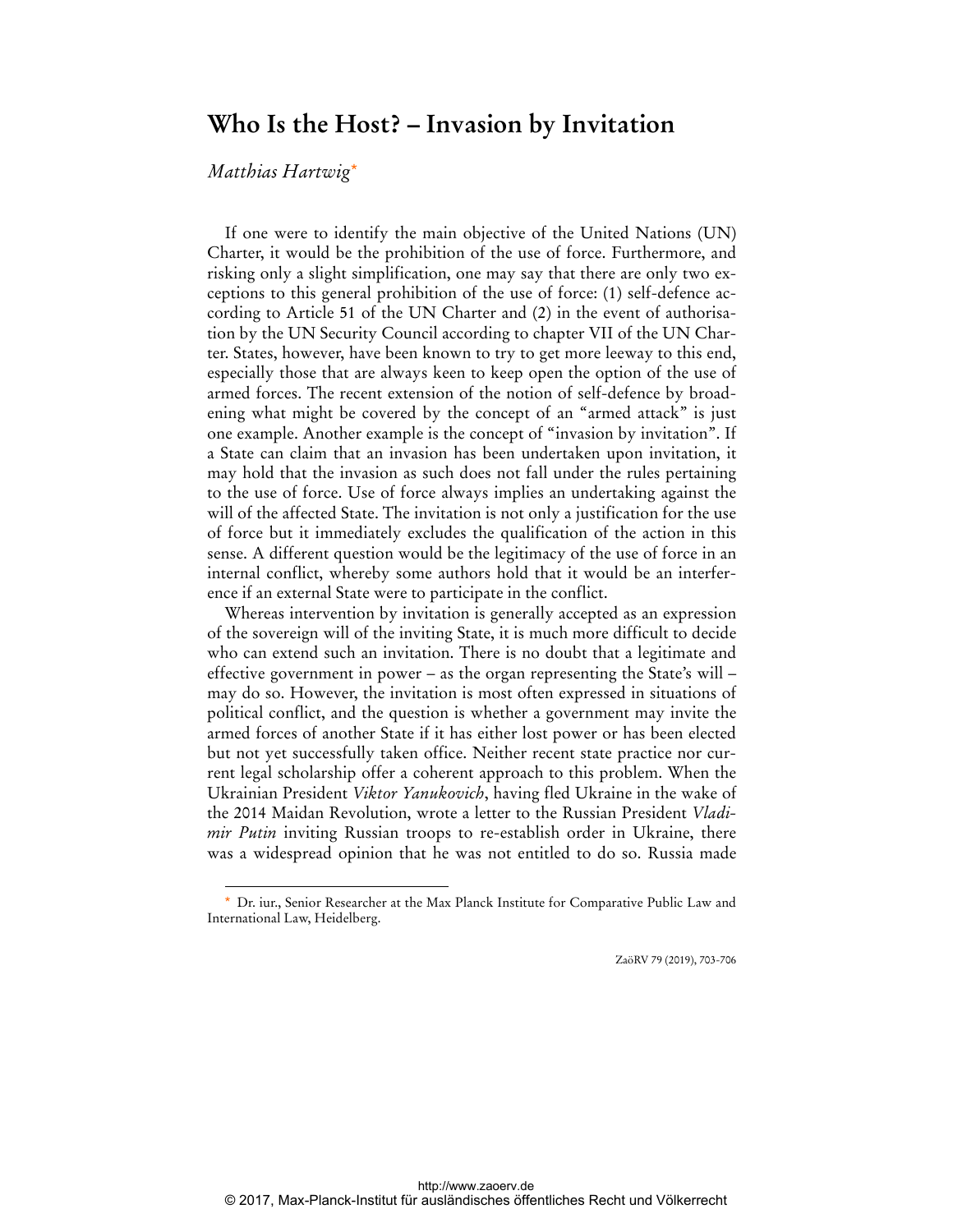this letter available to the Security Council, but when defending its case Russia claimed to be first and foremost protecting its own citizens.<sup>1</sup>

This is in stark contrast to the case of Yemen. Common to both cases is that the president fled the country and sought safety in a neighbouring State; opposition forces did not recognise the legitimacy of the fleeing president; and the president no longer exercised any effective power in the country. However, in the case of Yemen the UN Security Council adopted Resolution 2216 of 14.4.2015 under chapter VII of the UN Charter, in which it underlined the legitimacy of President *Abdrabbuh Mansur Hadi* and referred to his letter in which he requested "from the Cooperation Council for the Arab States of the Gulf and the League of Arab States to immediately provide support, by all necessary means and measures, including military intervention, to protect Yemen and its people from the continuing aggression by the Houthis".<sup>2</sup> By uncritically mentioning the request for military intervention, the UN Security Council gave its blessing to this invitation of armed force despite *Hadi* being at that time in exile and not exercising effective control over the country. *Hadi's* legitimacy was further questionable as he had stepped down as President and only afterwards revoked his resignation; one may reasonably wonder, therefore, if he could unilaterally regain power. The difference in the UN Security Council's handling of the Ukrainian and the Yemeni cases lies in their particular intervention regarding the latter case: in Yemen, the Security Council – so to say by ordre du Mufti – recognised *Hadi* as the legitimate president; *Yanukovich* was not so fortunate.

A more recent case is the sending of troops by the Economic Community of West African States (ECOWAS) to the Gambia in 2016 after the "outgoing" President *Yahya Jammeh* refused to hand over his functions to his newly elected successor *Adama Barrow*. The latter had invited the ECO-WAS forces not only while abroad but having not properly been sworn into office. Though the Security Council did not authorise an armed intervention, it did not prohibit it. Resolution 2337 of 19.1.2017 declared that the Security Council

"*Expresses* its full support to the ECOWAS in its commitment to ensure, by political means first, the respect of the will of the people of The Gambia as expressed in the results of 1<sup>st</sup> December elections".<sup>3</sup>

ZaöRV 79 (2019)

 $\overline{a}$ 

UN Doc. S/2014/146; S/PV.7124, 5.

<sup>2</sup> <https://undocs.org>.

<sup>3</sup> S. *B. Nussberger*, The Post-Election Crisis in The Gambia: An Interplay of a Security Council "Non-Authorization" and Intervention by Invitation, <http://opiniojuris.org>.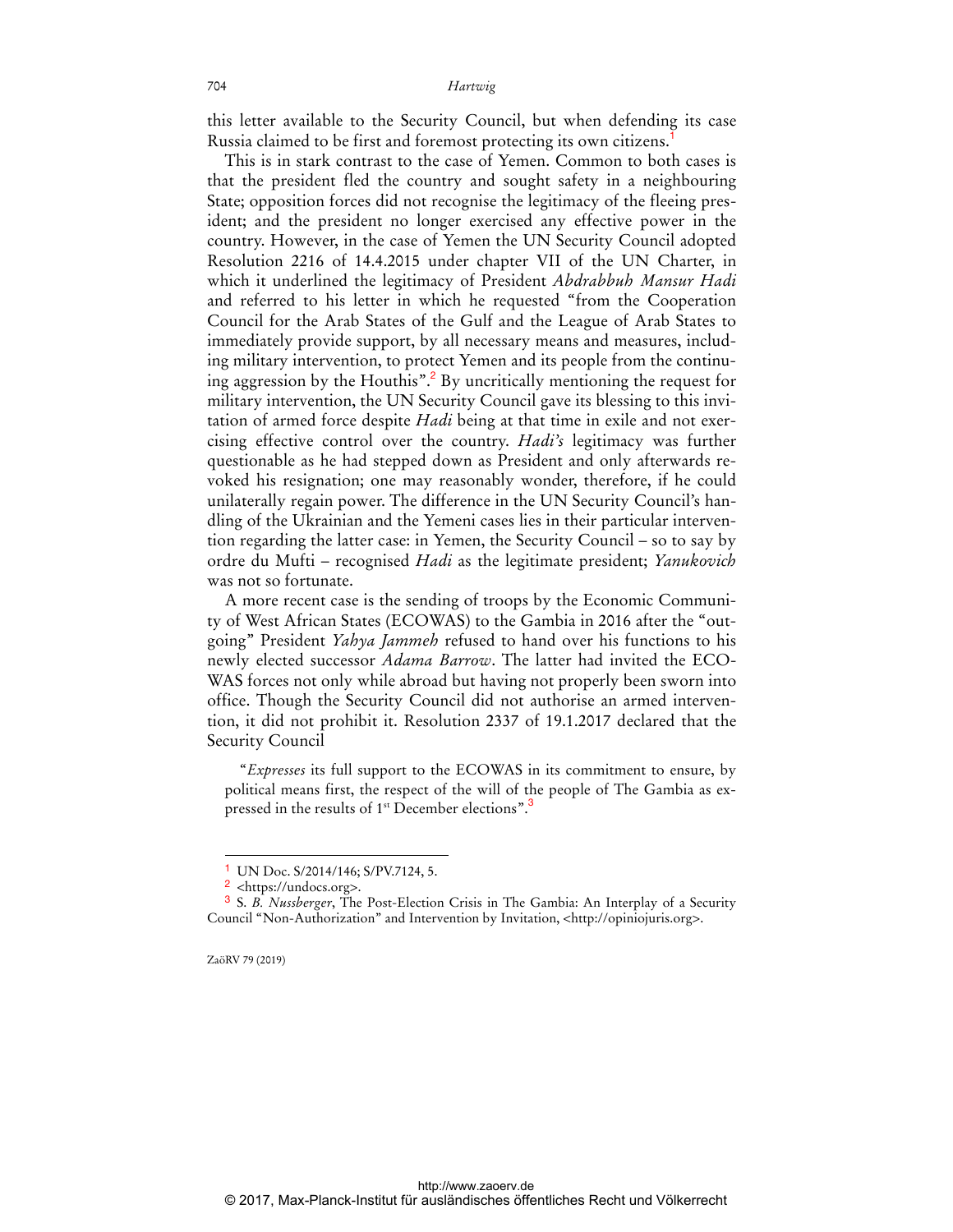There was no explicit reference to the invitation by the newly elected president, but the Security Council must have known about the circumstances of the armed intervention, including the invitation by *Barrow*. The British and the Russian ambassadors to the UN declared that the newly elected president would be entitled to request military assistance from abroad, if diplomacy should fail. Another recent case was discussed in the context of the internal conflict in Venezuela, where the self-declared "interim President" *Juan Guaidò* openly talked about the possibility of inviting foreign troops, although he did not exercise any effective power.<sup>4</sup> However, as no armed forces were sent to Venezuela, no conclusions can be drawn from this case with regard to State practice.

State practice is inconsistent. The original criterion requiring the exercise of effective power by the inviting organ still plays a role, as the case of Ukraine shows. In cases of democratic elections where the results are not recognised by the current incumbent, the legitimising effect of the electoral process may prevail over the exercise of effective power, thereby vesting the newly elected figure with the power to invite foreign troops. The UN Security Council seems to take a more pragmatic approach by often weighing in behind the person who seems to offer the best prospects for solving the conflict and thus allowing this person to invite foreign troops irrespective of the effectiveness of the power they exercise.

In all, the picture is certainly confusing and, due to a lack of wellestablished and generally recognised principles, it remains difficult to decide "who might be the host". As this question is related to one of the most sensitive issues in international law and politics, that is, the prohibition of the use of force, all international actors are invited to help establish criteria that could provide better guidance when it comes to the necessity of answering this question in real time. What should be avoided, however, are decisions based on political opportunism. The effectiveness of the exercise of power will always play a crucial role when deciding on who is empowered to invite foreign armed forces; in international law – as a rule – it is the effective government that represents a State in international relations including in regard to military cooperation. Much more difficult is the integration of the concept of legitimacy. States differ in their understanding of the legitimacy of power. The question of who enjoys legitimacy in the exercise of State power most often comes up during moments of political change. In times of civil war, legitimacy could be attached to opposition movements simply because their demands that the government step down *seem* legitimate, as was

 $\ddot{ }$ 

ZaöRV 79 (2019)

<sup>&</sup>lt;sup>4</sup> *S. Smith*, Guaidó busca comunicación directa con militares de EEUU, <www.apnews. com>.